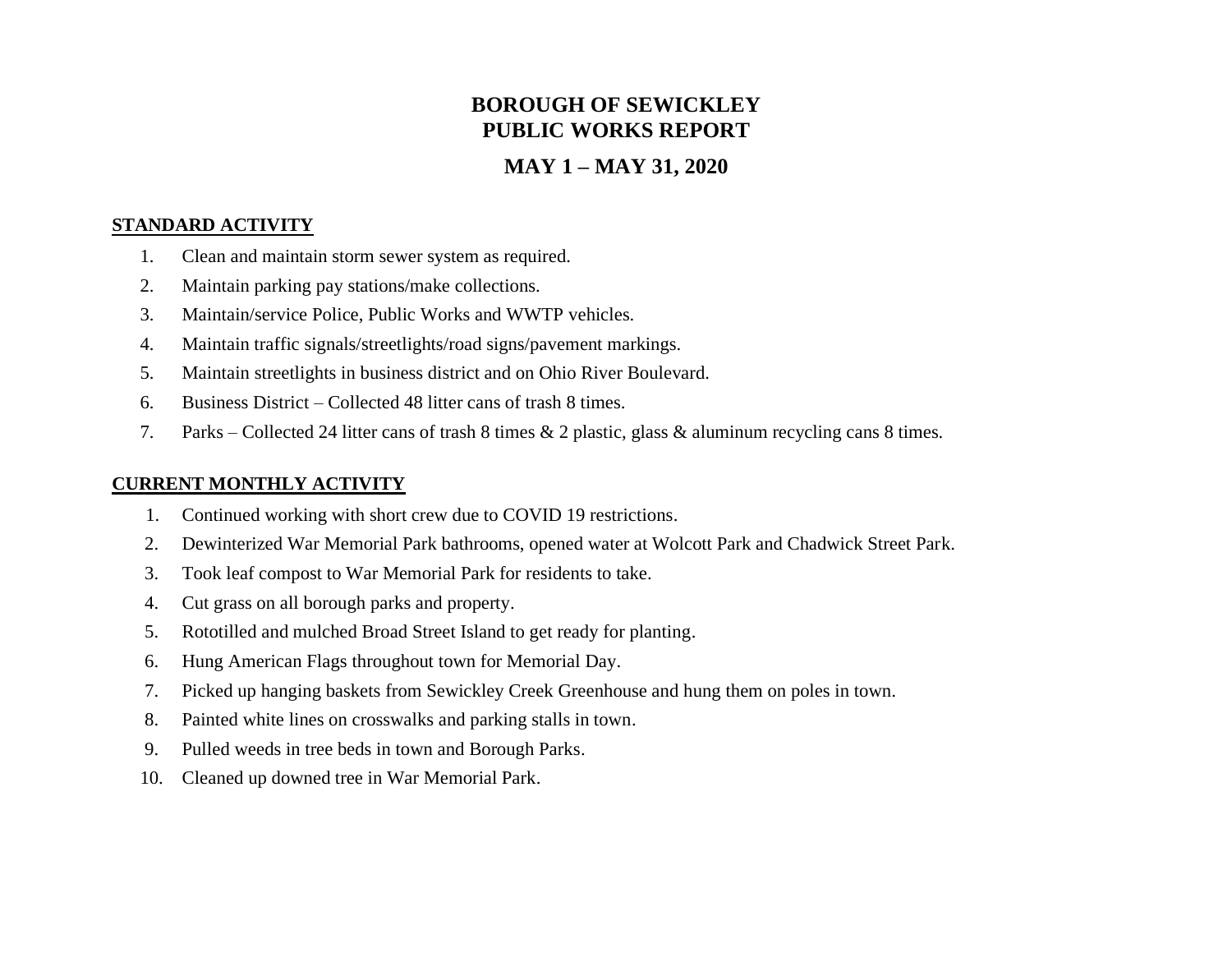#### **PUBLIC WORKS REPORT MAY 2020 PAGE 2**

#### **CURRENT MONTHLY ACTIVITY** *(CONTINUED)*

- 11. Clean streets of storm debris (tree branches and large limbs).
- 12. Assisted Garden Club with Broad Street flower plantings (set up cones for traffic control, cleaned up and watered the plantings).
- 13. Watered hanging baskets until Garden Club finds someone to water.
- 14. Pressure washed War Memorial Park playground equipment.
- 15. Inspection on Truck #16, Police Car #7325, check engine light on street sweeper, repaired Truck #14 steering column and shifter and repaired wheel on laser riding mower.